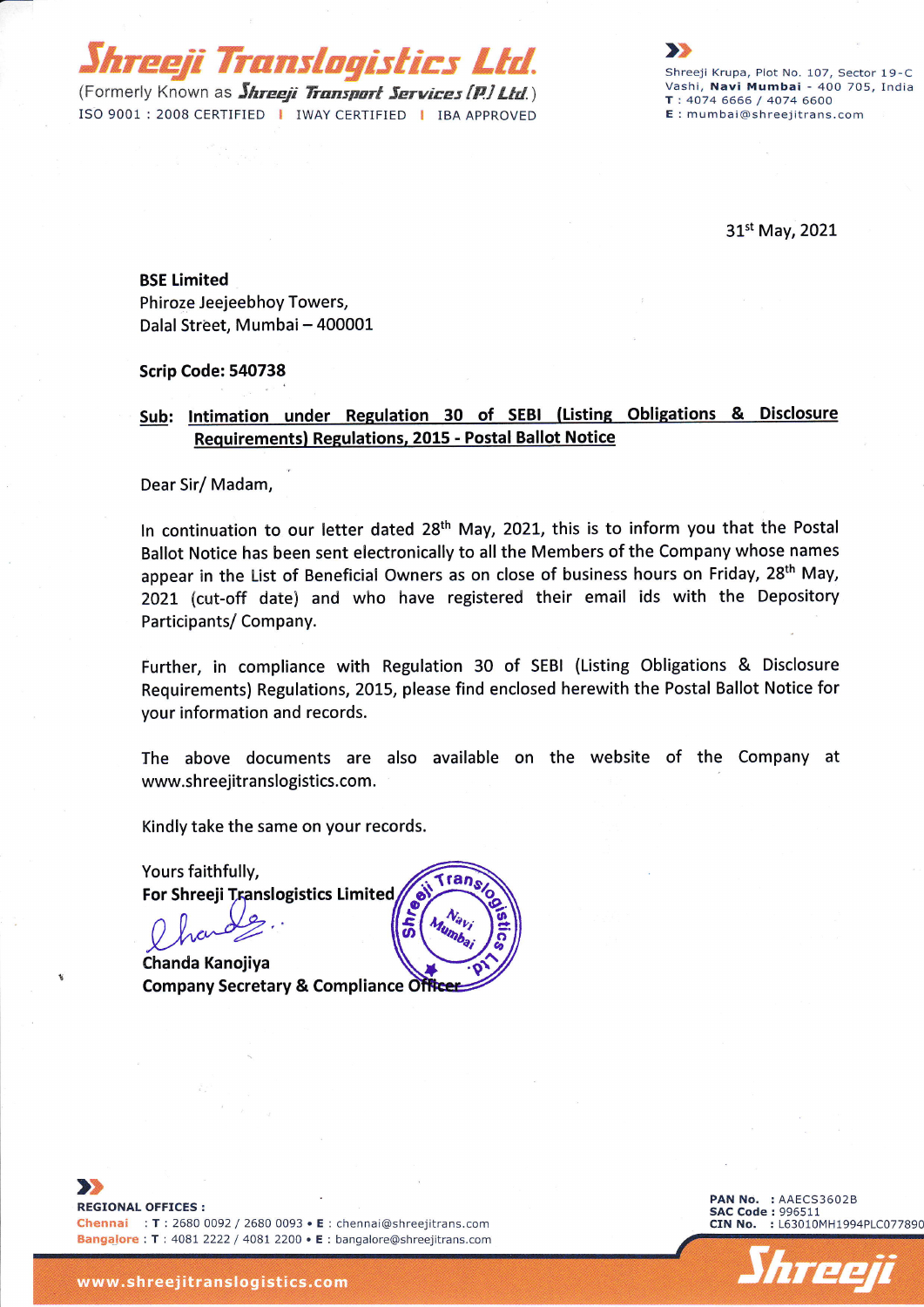

## **NOTICE OF POSTAL BALLOT**

Notice is hereby given that pursuant to the provisions of Section 108 and Section 110 and other applicable provisions, if any, of the Companies Act, 2013 ("the Act") read with Rule 20 and Rule 22 of the Companies (Management and Administration) Rules, 2014 ("the Rules") read with General Circular No.14/2020 dated April 8, 2020, General Circular No. 17/2020 dated April 13, 2020 and General Circular No.39/2020 dated December 31, 2020 issued by Ministry of Corporate Affairs ("the MCA Circulars"), and Regulation 44 of the Securities and Exchange Board of India (Listing Obligations and Disclosure Requirements) Regulations, 2015 ("the Listing Regulations"), (including any statutory modifications, amendments or re-enactments thereof, for the time being in force) the Resolutions appended below are proposed for seeking approval of the Members of the Company by way of Postal Ballot by voting through electronic means only ("remote e-voting").

The Members are requested to consider and, if thought fit, pass the following resolutions:

#### **SPECIAL BUSINESS**

#### **1. Migration of the Company's listed Equity Shares from SME Platform of BSE Limited to the Main Board of BSE Limited**

To consider and if thought fit, to accord assent or dissent to the following resolution as a Special Resolution.

"**RESOLVED THAT** pursuant to the Regulation 277 and other relevant provisions, laid down in Chapter IX of SEBI (Issue of Capital and Disclosure Requirements) Regulations, 2018; the applicable provisions, if any, of SEBI (Listing Obligations and Disclosure Requirements) Regulations, 2015 and the Companies Act, 2013 and the Rules framed thereunder (including any statutory modifications, amendments or re-enactment thereof, for the time being in force) and other applicable regulations/ guidelines notified by SEBI/ regulatory authorities from time to time for Migration to the Main Board of Stock Exchange, the consent of the members of the Company be and is hereby accorded for migration of the Company's present listing of Equity Shares from SME Platform of BSE Limited to the Main Board of BSE Limited.

**RESOLVED FURTHER THAT** the Board of Directors of the Company and the Company Secretary be and are hereby authorized jointly and/or severally to deal with any Government or Semi-Government authorities or any other concerned intermediaries including but not limited to BSE Limited, National Stock Exchange of India Limited, Securities and Exchange Board of India, Registrar of Companies, to apply, modify, rectify and submit any application and/or related documents on behalf of the Company for migration of the Company's present listing of Equity Shares from SME Platform of BSE Limited to the Main Board of BSE Limited.

**RESOLVED FURTHER THAT** for the purpose of giving effect to this Resolution, the Board be and is hereby authorised to do all such acts, deeds, matters and things and give such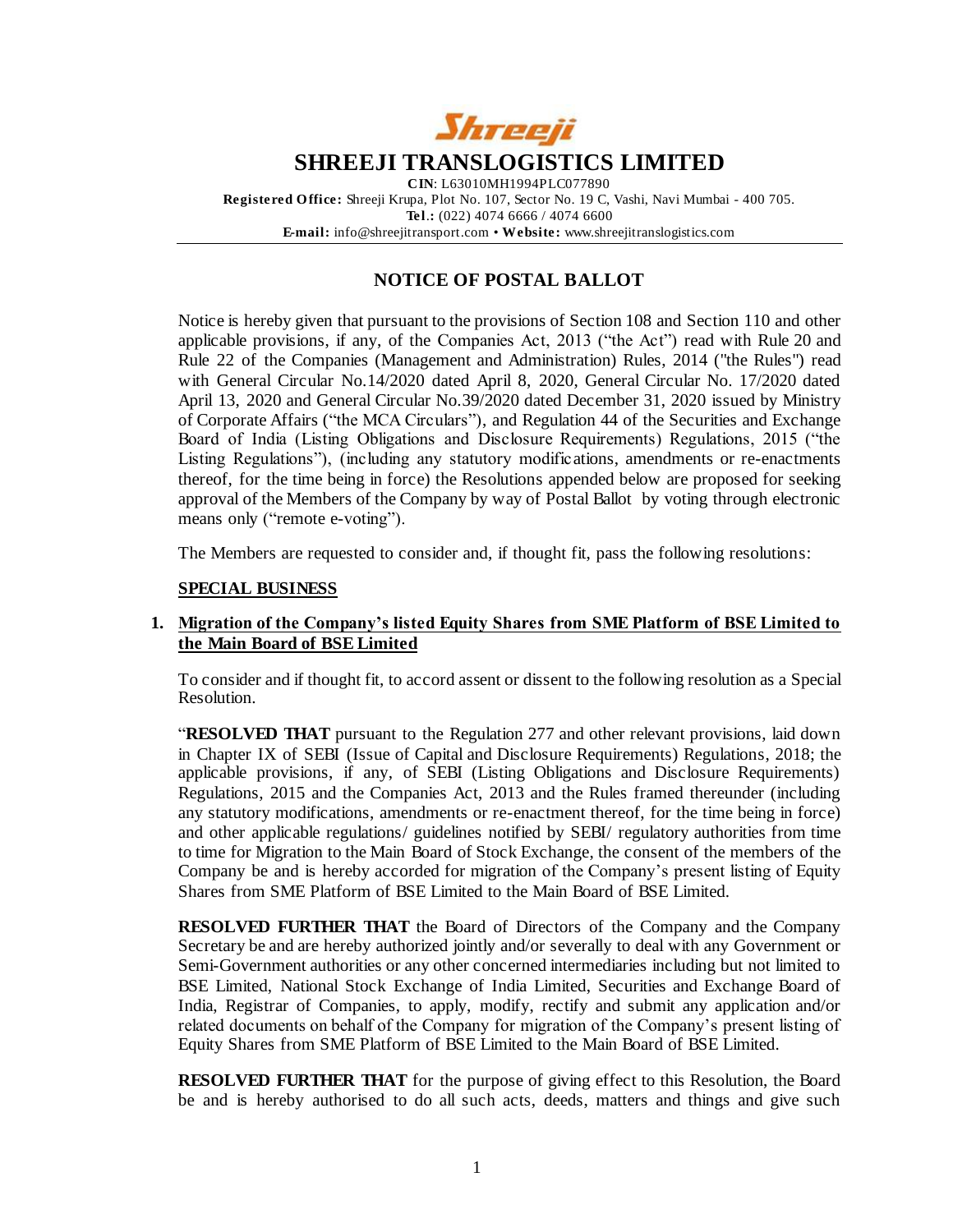directions as may be necessary, expedient or desirable and to settle all questions or difficulties whatsoever that may arise in this regard."

#### **2. Migration of the Company's listed Equity Shares from SME Platform of BSE Limited to the Main Board of National Stock Exchange of India Limited**

To consider and if thought fit, to accord assent or dissent to the following resolution as a Special Resolution.

"**RESOLVED THAT** pursuant to the Regulation 277 and other relevant provisions, laid down in Chapter IX of SEBI (Issue of Capital and Disclosure Requirements) Regulations, 2018; the applicable provisions, if any, of SEBI (Listing Obligations and Disclosure Requirements) Regulations, 2015 and the Companies Act, 2013 and the Rules framed thereunder (including any statutory modifications, amendments or re-enactment thereof, for the time being in force) and other applicable regulations/ guidelines notified by SEBI/ regulatory authorities from time to time for Migration to the Main Board of Stock Exchange, the consent of the members of the Company be and is hereby accorded for migration of the Company's present listing of Equity Shares from SME Platform of BSE Limited to the Main Board of National Stock Exchange of India Limited, in addition to the Main Board of BSE Limited.

**RESOLVED FURTHER THAT** the Board of Directors of the Company and the Company Secretary be and are hereby authorized jointly and/or severally to deal with any Government or Semi-Government authorities or any other concerned intermediaries including but not limited to BSE Limited, National Stock Exchange of India Limited, Securities and Exchange Board of India, Registrar of Companies, to apply, modify, rectify and submit any application and/or related documents on behalf of the Company for migration of the Company's present listing of Equity Shares from SME Platform of BSE Limited to the Main Board of National Stock Exchange of India Limited.

**RESOLVED FURTHER THAT** for the purpose of giving effect to this Resolution, the Board be and is hereby authorised to do all such acts, deeds, matters and things and give such directions as may be necessary, expedient or desirable and to settle all questions or difficulties whatsoever that may arise in this regard."

**Note**: **Pursuant to Regulation 277 of the Securities and Exchange Board of India (Issue of Capital and Disclosure Requirements) Regulations, 2018, these Special Resolutions shall be acted upon if and only if the votes cast by the shareholders other than promoters in favour of the proposal amount to at least two times the number of votes cast by the shareholders other than promoter shareholders against the proposal.**

**By Order of the Board** 

**Chanda Kanojiya Company Secretary M. No. ACS 62492**

**Mumbai, May 28, 2021**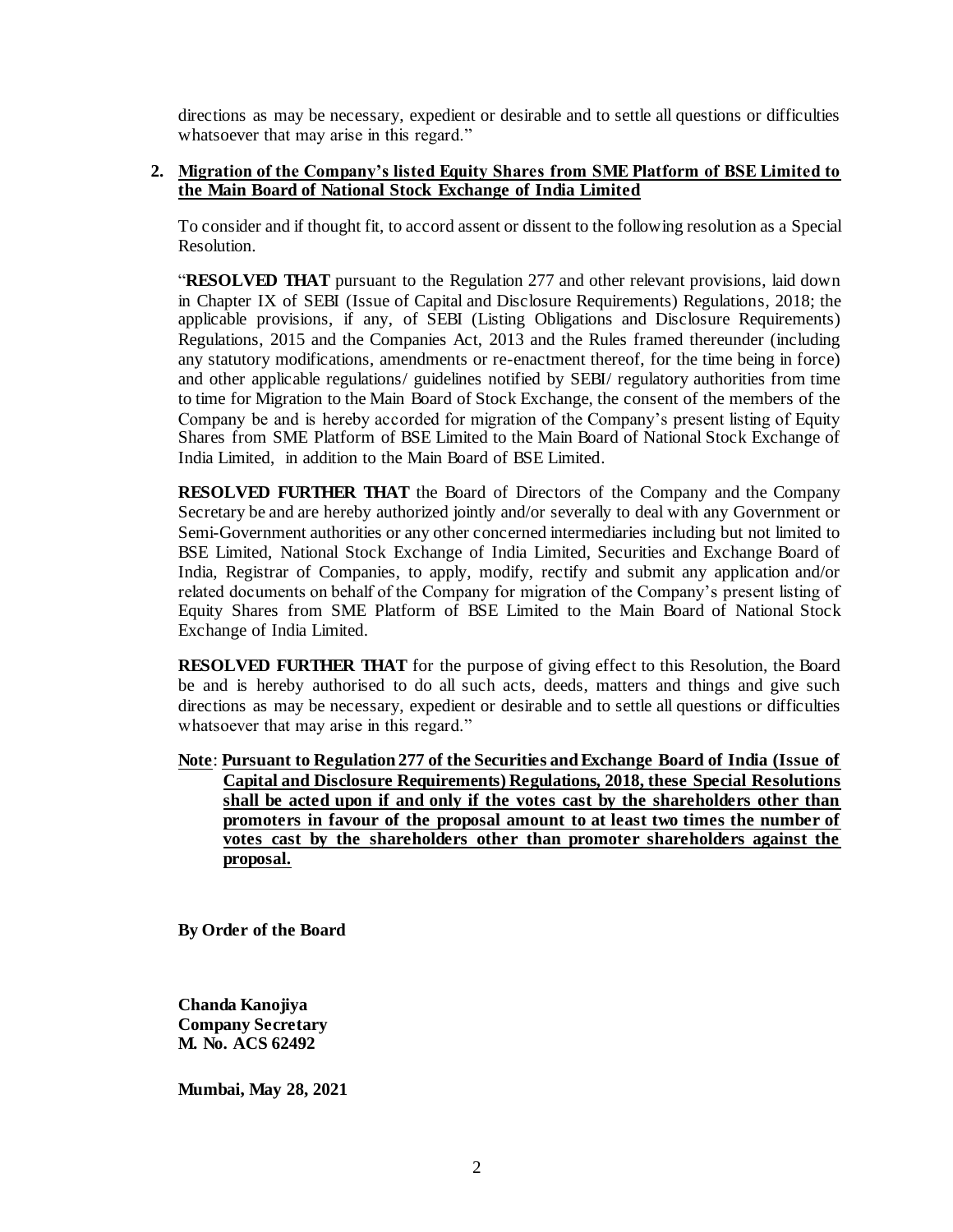### **NOTES:**

- 1. The Explanatory Statement pursuant to Section 102 and other applicable provisions, if any, of the Act, setting out the material facts and reasons for the proposed Special Resolutions, is annexed hereto.
- 2. Members holding Equity Shares shall have one vote per share as shown against their holding. The Member need not use all his/ her/ its votes, nor does he/ she/ it need to cast all his/ her/ its votes in the same way.
- 3. Voting Rights shall be reckoned on the paid-up value of Shares registered in the name of the Beneficial Owners as on the close of business hours on Friday, May 28, 2021 ("Cut-off Date"). Only those Members whose names are recorded in the List of Beneficial Owners, as furnished by the National Securities Depository Limited ("NSDL") and Central Depository Services (India) Limited ("CDSL"), as on the Cut-off Date will be entitled to cast their votes on the resolutions set forth in this Notice. A person who is not a Member of the Company on the Cutoff Date should treat this Notice as for information purpose only.
- 4. The Board of Directors has appointed Mr. Sanjay H. Sangani, Practicing Company Secretary (Membership No. FCS 4090, COP No. 3847) as Scrutinizer to conduct the Postal Ballot process (through remote e-voting) in a fair and transparent manner.
- 5. Due to COVID-19 Pandemic and in compliance with MCA circulars, the Postal Ballot Notice is being sent in electronic mode only to all the Members whose names appear in the List of Beneficial Owners as furnished by the NSDL and CDSL as on the close of business hours on Friday, May 28, 2021 ("Cut-off Date") and whose e-mail IDs are registered with the Company / Depositories. Members, who have not registered their e-mail IDs, are requested to follow the instructions given at Sr. No. 11.
- 6. Due to the threats posed by COVID-19 Pandemic and in compliance with MCA circulars, the hard copy of this Postal Ballot Notice along with the Postal Ballot Forms and prepaid business envelope are not being sent to the Members for this Postal Ballot. Accordingly, the communication of the assent and dissent of the Members would take place through remote e-voting system only.
- 7. The Members may also note that the Postal Ballot Notice will also be available for download on the Company's website at www.shreejitranslogistics.com, and the website of BSE Limited at www.bseindia.com and the website of National Securities Depository Limited (NSDL) at www.evoting.nsdl.com.
- 8. In compliance with the provisions of Sections 108 and 110 of the Act, read with Rules and MCA Circulars and Regulation 44 of the Listing Regulations, the Company is providing remote e-voting facility to the Members of the Company, to exercise their right to vote by electronic means on the Resolutions set forth in the Notice. The Company has engaged the services of NSDL to provide the remote e-voting facility. Instructions for the process to be followed for voting through electronic means are given at Sr. No. 13.
- 9. The Scrutinizer will submit his Report to a Whole-time Director of the Company after completion of the scrutiny. The result of the Postal Ballot through remote e-voting shall be declared by the Whole-time Director of the Company on Saturday, July 03, 2021 at the Registered Office of the Company. The said results alongwith the Scrutinizer's Report shall be placed on the website of the Company i.e. [www.shreejitranslogistics.com](http://www.shreejitranslogistics.com/) and on the website of NSDL i.e. [www.evoting.nsdl.com](http://www.evoting.nsdl.com/) immediately after the declaration of result by the Whole-time Director. The results shall also be immediately forwarded to BSE Limited.
- 10. The Resolution, if passed by requisite majority, shall be deemed to have been passed on Thursday, July 01, 2021, being the last date for receipt of votes through remote e-voting.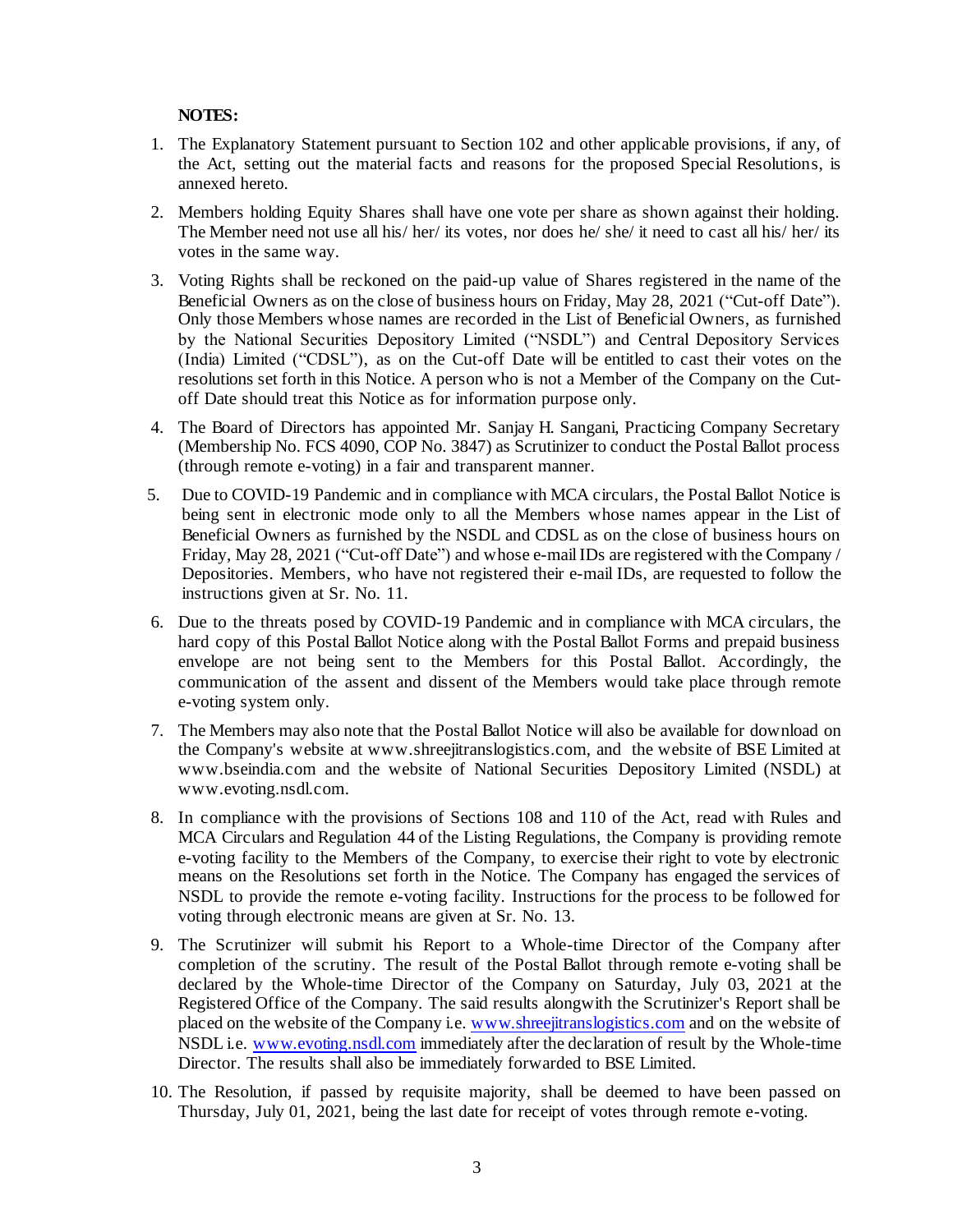11. **Process for those shareholders whose email ids are not registered with the depositories:** Members who have not registered their e-mail ids are requested to register/ update the same with their respective Depository Participant(s)/ Company.

### 12. **The process and manner for remote e-voting are as under:**

The remote e-voting period commences on Wednesday, June 02, 2021 at 9.00 a.m. (IST) and ends on Thursday, July 01, 2021 at 5.00 p.m. (IST). During this period, Members of the Company, holding Shares of the Company as on the Cut-off Date, that is, Friday, May 28, 2021, may cast their vote electronically.

# 13. **THE INSTRUCTIONS FOR MEMBERS FOR REMOTE E-VOTING ARE AS UNDER**:

### **How do I vote electronically using NSDL e-Voting system?**

*The way to vote electronically on NSDL e-Voting system consists of "Two Steps" which are mentioned below:*

### **Step 1: Access to NSDL e-Voting system**

**A) Login method for e-Voting for Individual shareholders holding securities in demat mode**

## **I. Individual Shareholders holding securities in demat mode with NSDL.**

- i. If you are already registered for NSDL IDeAS facility, please visit the e-Services website of NSDL. Open web browser by typing the following URL: <https://eservices.nsdl.com/> either on a Personal Computer or on a mobile. Once the home page of e-Services is launched, click on the "Beneficial Owner" icon under "Login" which is available under "IDeAS" section. A new screen will open. You will have to enter your User ID and Password. After successful authentication, you will be able to see e-Voting services. Click on "Access to e-Voting" under e-Voting services and you will be able to see e-Voting page. Click on options available against company name or e-Voting service provider - NSDL and you will be re-directed to NSDL e-Voting website for casting your vote during the remote e-Voting period.
- ii. If the user is not registered for IDeAS e-Services, option to register is available at [https://eservices.nsdl.com](https://eservices.nsdl.com/). Select "Register Online for IDeAS" Portal or click at <https://eservices.nsdl.com/SecureWeb/IdeasDirectReg.jsp>
- iii. Visit the e-Voting website of NSDL. Open web browser by typing the following URL: <https://www.evoting.nsdl.com/> either on a Personal Computer or on a mobile. Once the home page of e-Voting system is launched, click on the icon "Login" which is available under 'Shareholder/Member' section. A new screen will open. You will have to enter your User ID (i.e. your sixteen digit demat account number held with NSDL), Password/OTP and a Verification Code as shown on the screen. After successful authentication, you will be redirected to NSDL Depository site wherein you can see e-Voting page. Click on options available against company name or e-Voting service provider - NSDL and you will be redirected to e-Voting website of NSDL for casting your vote during the remote e-Voting period.

### **II. Individual Shareholders holding securities in demat mode with CDSL**

i. Existing users who have opted for Easi / Easiest, they can login through their user id and password. Option will be made available to reach e-Voting page without any further authentication. The URL for users to login to Easi/ Easiest are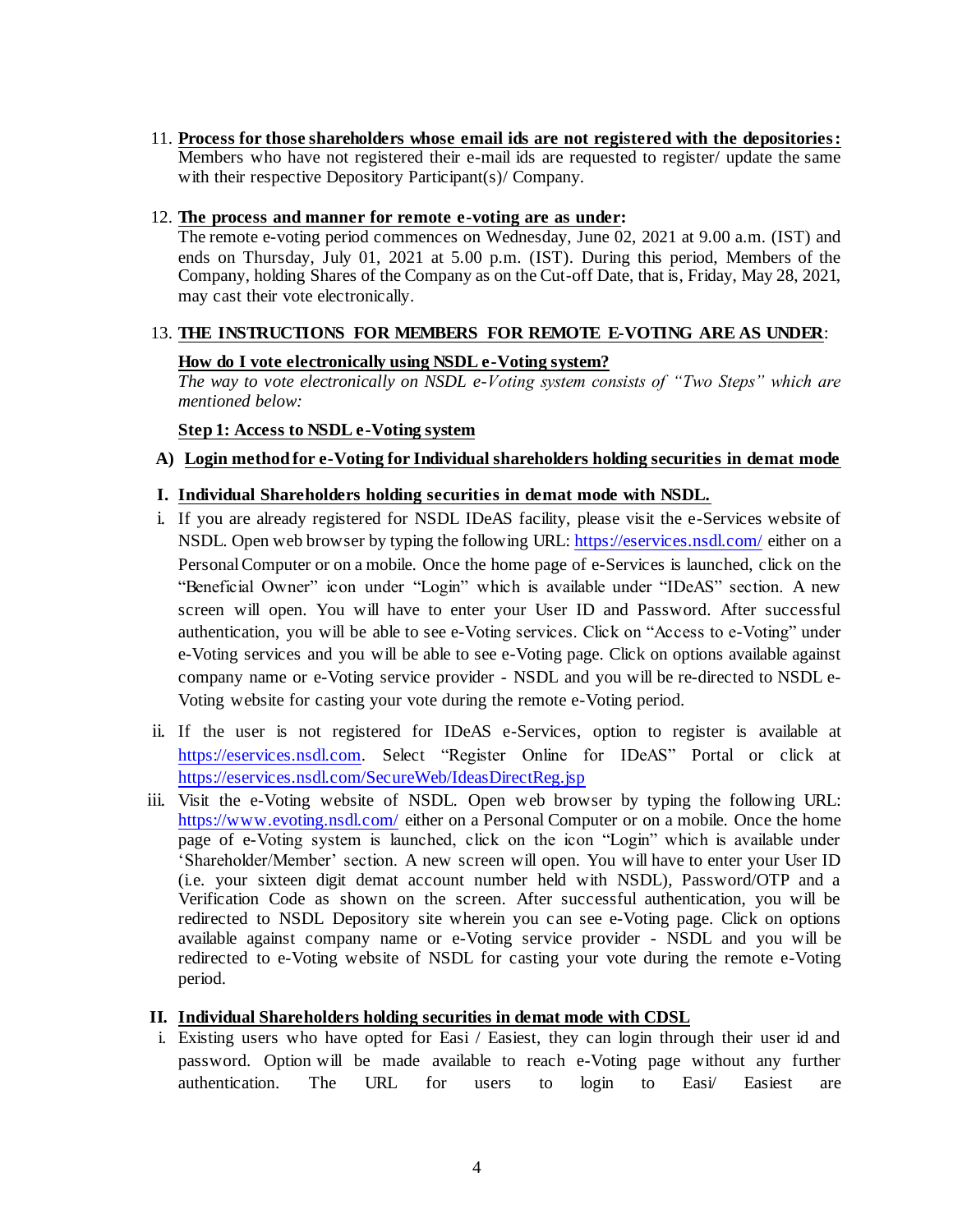<https://web.cdslindia.com/myeasi/home/login> or [www.cdslindia.com](http://www.cdslindia.com/) and click on New System Myeasi.

- ii. After successful login of Easi/ Easiest the user will be also able to see the E Voting Menu. The Menu will have links of **e-Voting service provider i.e. NSDL.** Click on **NSDL** to cast your vote.
- iii. If the user is not registered for Easi/ Easiest, option to register is available at <https://web.cdslindia.com/myeasi/Registration/EasiRegistration>
- iv. Alternatively, the user can directly access e-Voting page by providing demat Account Number and PAN No. from a link in [www.cdslindia.com](http://www.cdslindia.com/) home page. The system will authenticate the user by sending OTP on registered Mobile & Email as recorded in the demat Account. After successful authentication, user will be provided links for the respective ESP i.e. **NSDL** where the e-Voting is in progress.

## **III. Individual Shareholders (holding securities in demat mode) login through their depository participants**

- i. You can also login using the login credentials of your demat account through your Depository Participant registered with NSDL/CDSL for e-Voting facility. Once login, you will be able to see e-Voting option. Once you click on e-Voting option, you will be redirected to NSDL/CDSL Depository site after successful authentication, wherein you can see e-Voting feature. Click on options available against company name or **e-Voting service provider-NSDL** and you will be redirected to e-Voting website of NSDL for casting your vote during the remote e-Voting period.
- ii. Members who are unable to retrieve User ID/ Password are advised to use Forget User ID and Forget Password option available at abovementioned website.

### 14. **Helpdesk for Individual Shareholders holding securities in demat mode for any technical issues related to login through Depository i.e. NSDL and CDSL.**

| Login type                                                                       | Helpdesk details                                                                                                                                                                     |
|----------------------------------------------------------------------------------|--------------------------------------------------------------------------------------------------------------------------------------------------------------------------------------|
| <b>Individual Shareholders</b><br>holding securities in demat<br>mode with NSDL  | Members facing any technical issue in login can contact<br>NSDL helpdesk by sending a request at<br>evoting@nsdl.co.in or call at toll free no.: 1800 1020 990<br>and 1800 22 44 30  |
| Individual<br>Shareholders  <br>securities in demat<br>holding<br>mode with CDSL | Members facing any technical issue in login can contact<br>CDSL helpdesk by sending a request at<br>helpdesk.evoting@cdslindia.com or contact at 022-<br>23058738 or 022-23058542-43 |

# **B) Login Method for shareholders other than Individual shareholders holding securities in demat mode.**

## **How to Log-in to NSDL e-Voting website?**

- i. Visit the e-Voting website of NSDL. Open web browser by typing the following URL: <https://www.evoting.nsdl.com/> either on a Personal Computer or on a mobile.
- ii. Once the home page of e-Voting system is launched, click on the icon "Login" which is available under 'Shareholder/Member' section.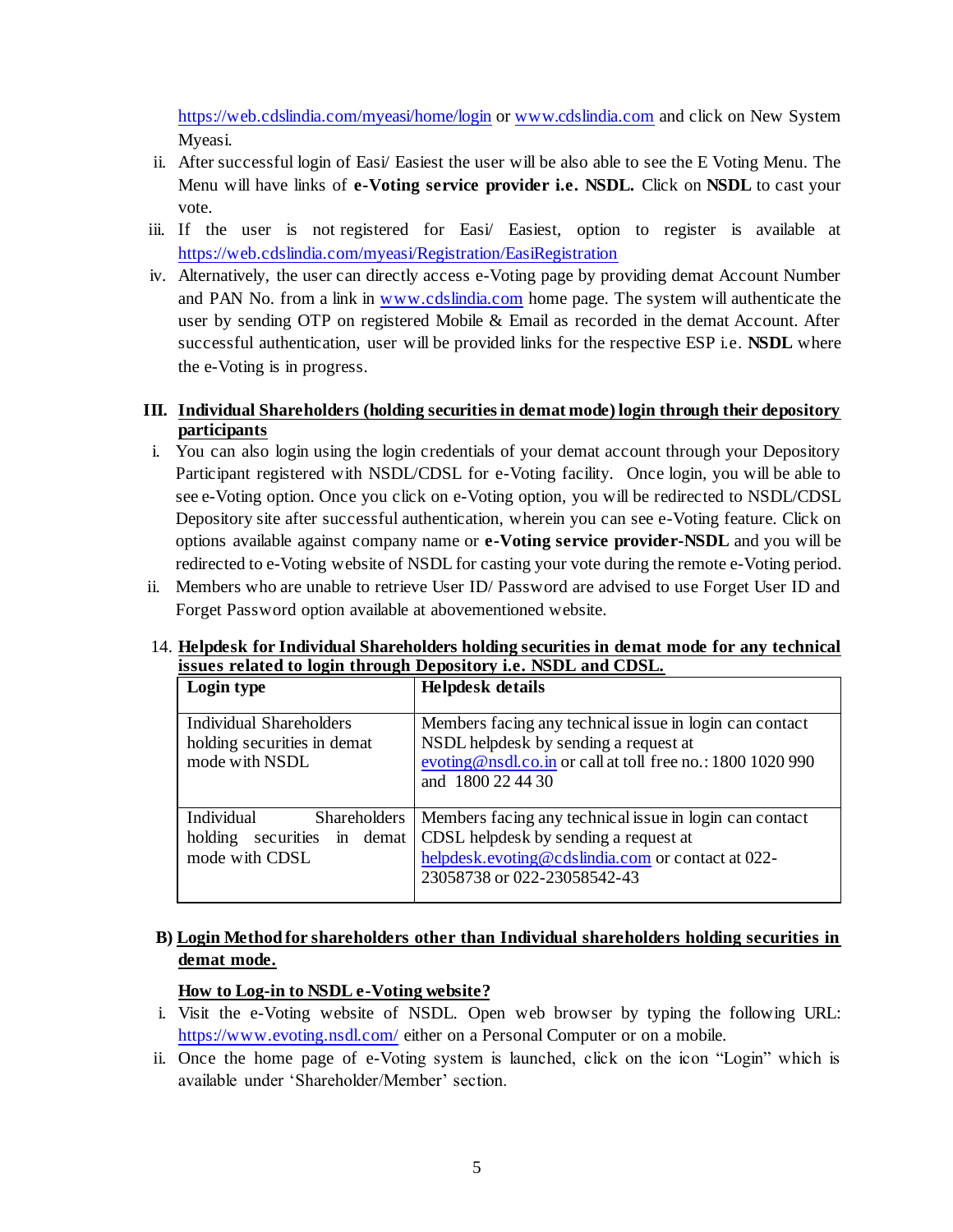iii. A new screen will open. You will have to enter your User ID, your Password/OTP and a Verification Code as shown on the screen.

*Alternatively, if you are registered for NSDL eservices i.e. IDEAS, you can log-in at <https://eservices.nsdl.com/> with your existing IDEAS login. Once you log-in to NSDL eservices after using your log-in credentials, click on e-Voting and you can proceed to Step 2 i.e. Cast your vote electronically.*

| Manner of holding shares <i>i.e.</i> Demat<br>(NSDL or CDSL)  | Your User ID is:                                                                                                                                                 |
|---------------------------------------------------------------|------------------------------------------------------------------------------------------------------------------------------------------------------------------|
| a) For Members who hold shares in<br>demat account with NSDL. | 8 Character DP ID followed by 8 Digit Client ID<br>For example if your DP ID is IN300*** and<br>Client ID is $12*****$ then your user ID is<br>IN300***12******* |
| b) For Members who hold shares in<br>demat account with CDSL. | 16 Digit Beneficiary ID<br>For example if your Beneficiary ID is<br>$12****************the$ hen your user ID is<br>17**************                              |

iv. Your User ID details will be as per details given below:

- v. Your Password details for shareholders other than Individual shareholders are given below:
- a) If you are already registered for e-Voting, then you can use your existing password to login and cast your vote.
- b) If you are using NSDL e-Voting system for the first time, you will need to retrieve the 'initial password' which was communicated to you. Once you retrieve your 'initial password', you need to enter the 'initial password' and the system will force you to change your password.
- c) How to retrieve your 'initial password'?
	- If your email ID is registered in your demat account or with the company, your 'initial password' is communicated to you on your email ID. Trace the email sent to you from NSDL from your mailbox. Open the email and open the attachment i.e. a .pdf file. Open the .pdf file. The password to open the .pdf file is your 8 digit client ID for NSDL account, last 8 digits of client ID for CDSL account. The .pdf file contains your 'User ID' and your 'initial password'.
	- If your email ID is not registered, please follow steps mentioned below in process for those shareholders whose email ids are not registered
- vi. If you are unable to retrieve or have not received the "Initial password" or have forgotten your password:
- a) Click on "**[Forgot User Details/Password](https://www.evoting.nsdl.com/eVotingWeb/commonhtmls/NewUser.jsp)**?"(If you are holding shares in your demat account with NSDL or CDSL) option available on www.evoting.nsdl.com.
- b) If you are still unable to get the password by aforesaid two options, you can send a request at [evoting@nsdl.co.in](mailto:evoting@nsdl.co.in) mentioning your demat account number/folio number, your PAN, your name and your registered address etc.
- c) Members can also use the OTP (One Time Password) based login for casting the votes on the e-Voting system of NSDL.
- vii. After entering your password, tick on Agree to "Terms and Conditions" by selecting on the check box.
- viii. Now, you will have to click on "Login" button.
- ix. After you click on the "Login" button, Home page of e-Voting will open.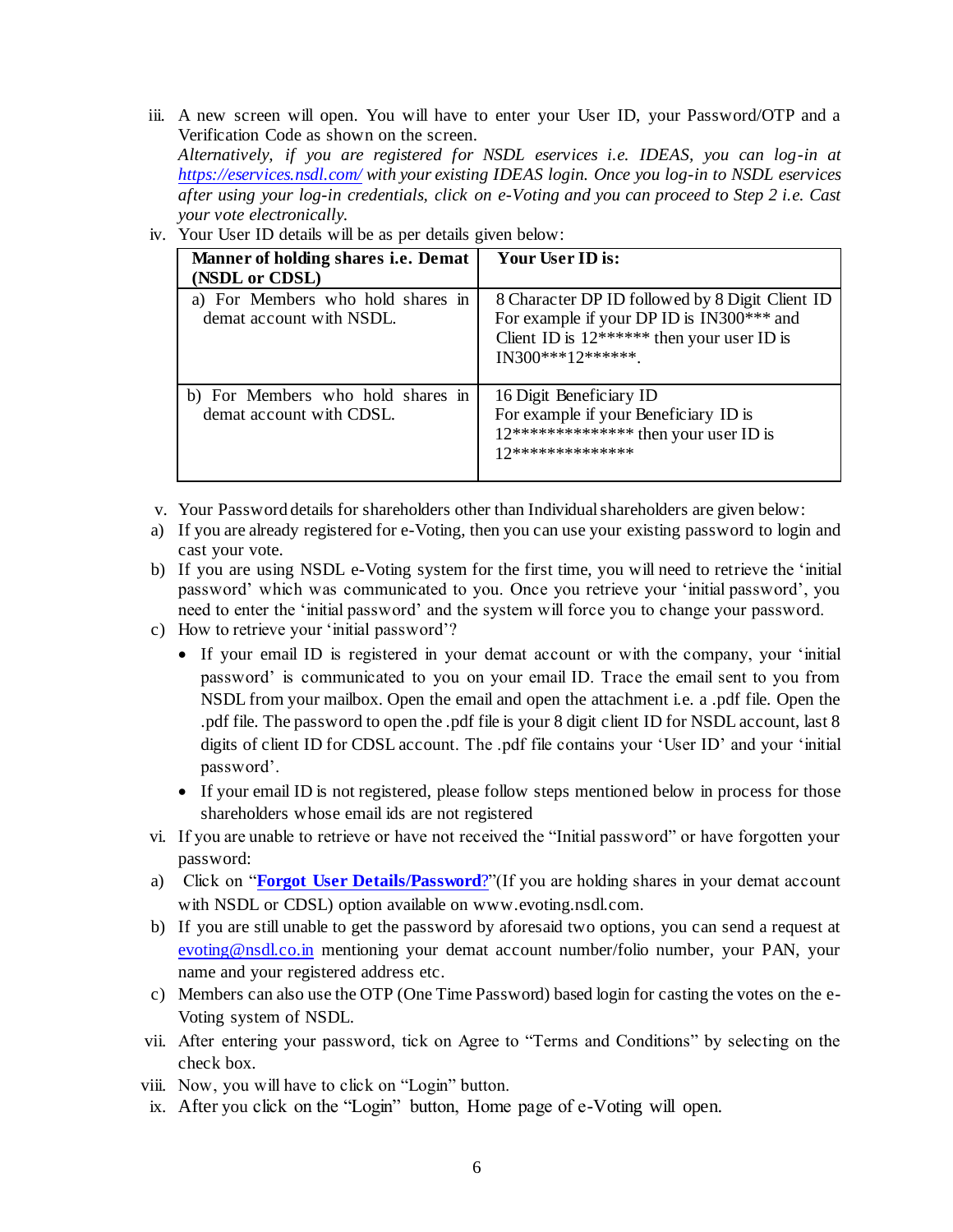#### **Step 2: Cast your vote electronically on NSDL e-Voting system.**

#### **How to cast your vote electronically on NSDL e-Voting system?**

- i. After successful login at Step 1, you will be able to see the Home page of e-voting. Then, click on Active Voting Cycles.
- ii. After click on Active Voting Cycles, you will be able to see all the companies "EVEN" in which you are holding shares and whose voting cycle is in active status. Select "EVEN" of company.
- iii. Now you are ready for e-Voting as the Voting page opens.
- iv. Cast your vote by selecting appropriate options i.e. assent or dissent, verify/modify the number of shares for which you wish to cast your vote and click on "Submit" and also "Confirm" when prompted.
- v. Upon confirmation, the message "Vote cast successfully" will be displayed.
- vi. You can also take the printout of the votes cast by you by clicking on the print option on the confirmation page.
- vii. Once you confirm your vote on the resolution, you will not be allowed to modify your vote.

#### 15. **General Guidelines for shareholders**

- i. Institutional shareholders (i.e. other than individuals, HUF, NRI etc.) are required to send scanned copy (PDF/JPG Format) of the relevant Board Resolution/ Authority letter etc. with attested specimen signature of the duly authorized signatory(ies) who are authorized to vote, to the Scrutinizer by e-mail to [sanjay.sangani@gmail.com](mailto:sanjay.sangani@gmail.com) with a copy marked to [evoting@nsdl.co.in.](mailto:evoting@nsdl.co.in)
- ii. It is strongly recommended not to share your password with any other person and take utmost care to keep your password confidential. Login to the e-voting website will be disabled upon five unsuccessful attempts to key in the correct password. In such an event, you will need to go through the "[Forgot User Details/Password?](https://www.evoting.nsdl.com/eVotingWeb/commonhtmls/NewUser.jsp)" option available on www.evoting.nsdl.com to reset the password.
- iii. In case of any queries, you may refer the Frequently Asked Questions (FAQs) for Shareholders and e-voting user manual for Shareholders available at the download section of [www.evoting.nsdl.com](http://www.evoting.nsdl.com/) or call on toll free no.: 1800 1020 990 and 1800 22 44 30 or send a request to Ms. Soni Singh or Mr. Anubhav Saxena [at evoting@nsdl.co.i](mailto:evoting@nsdl.co.in)n